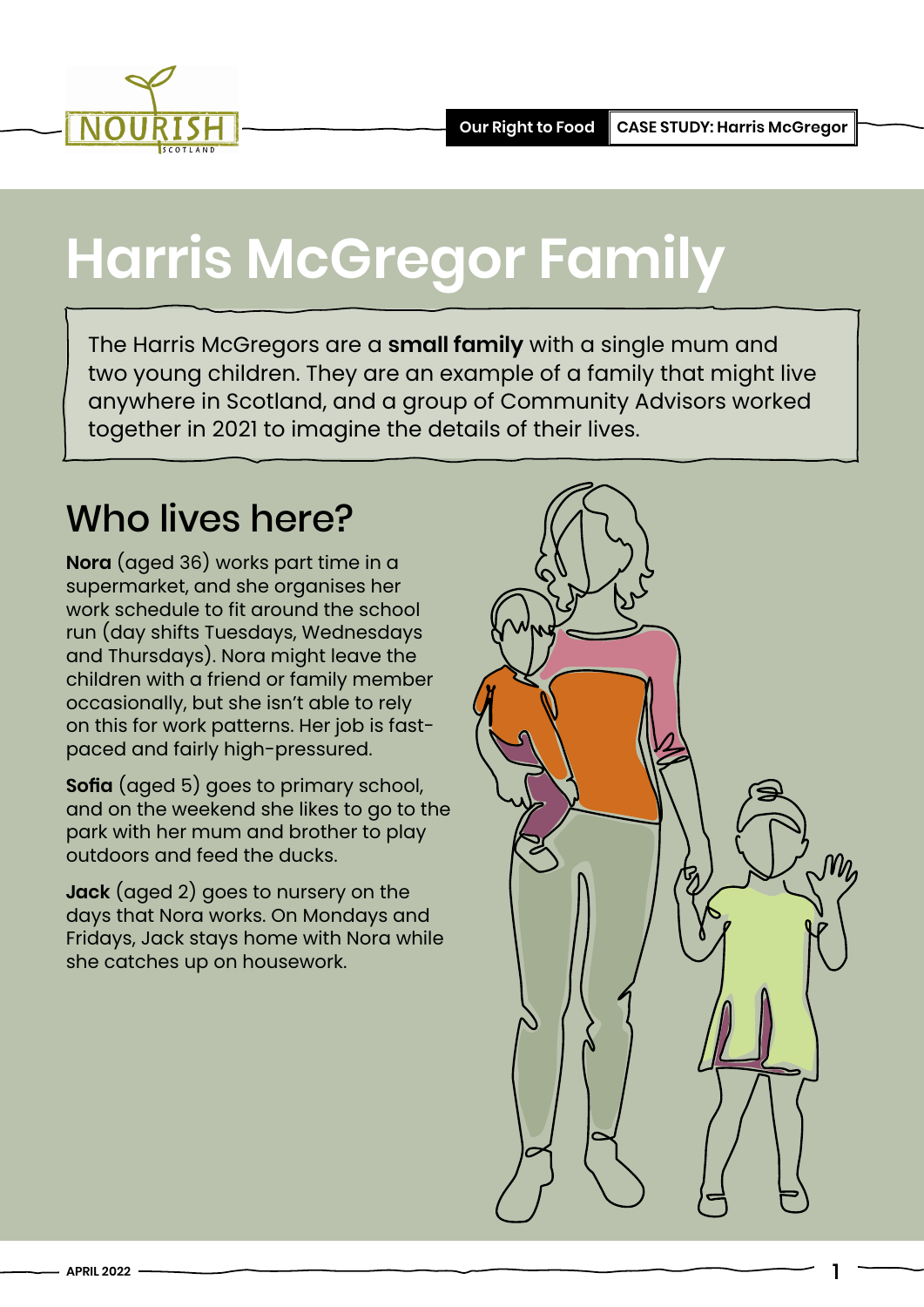## **Co-creating Our Families**

The **[Our Right to Food](https://www.nourishscotland.org/projects/our-right-to-food/)** project aims to understand what the right to food looks like for families living in Scotland, and how we'll know if we're making progress. We wanted to know what people in Scotland would choose as a healthy and enjoyable way to eat if incomes from wages and benefits were sufficient. We are doing this so that rights holders and decision makers can better identify how to make this accessible for all. The project is funded by the Joseph Rowntree Charitable Trust and delivered by Nourish Scotland.

In 2021, we worked with groups of Community Advisors to co-create four case study families living in two different household sizes:

- ◗ **Large family**: two adults with three children (aged 7, 10 and 15)
- ◗ **Small family**: single parent with two young children (aged 2 and 5)

**Community Advisors** were people with experience shopping for, preparing and eating in families in today's Scotland. They have diverse cultural, geographic and socioeconomic backgrounds, and they worked together to cocreate case study families that they believed most people in Scotland would recognise.



#### Repurposing leftovers

Community Advisors created the foundation for the family's shopping list by imagining, discussing and negotiating each part of the day and week for the family members. For example, the group discussed how it can be difficult to find the energy and time to cook from scratch as a single parent. Group members also thought about how 'disheartening' it can be to put effort into a meal that your children refuse to eat. As a result, the advisors decided that Nora Harris would use some of the leftover meat from Sunday's Roast Chicken Dinner in Monday's Chicken Casserole. They also agreed that Nora would make a larger amount of Spaghetti Bolognese sauce on Thursday so that they could add beans and eat this as Chilli con Carne on Friday.

Together, we explored how families in these household sizes are likely to shop, prepare and eat food each week to establish a strong understanding of current cooking and eating patterns. This helped the groups think about what the families *would* eat if everyone was able to afford the food that keeps them healthy and well.

The shopping lists we developed together include the healthiest balance of foods that people with experience shopping for, preparing and eating in families could agree is a good fit for people's lives and would be enjoyed by most people in today's Scotland.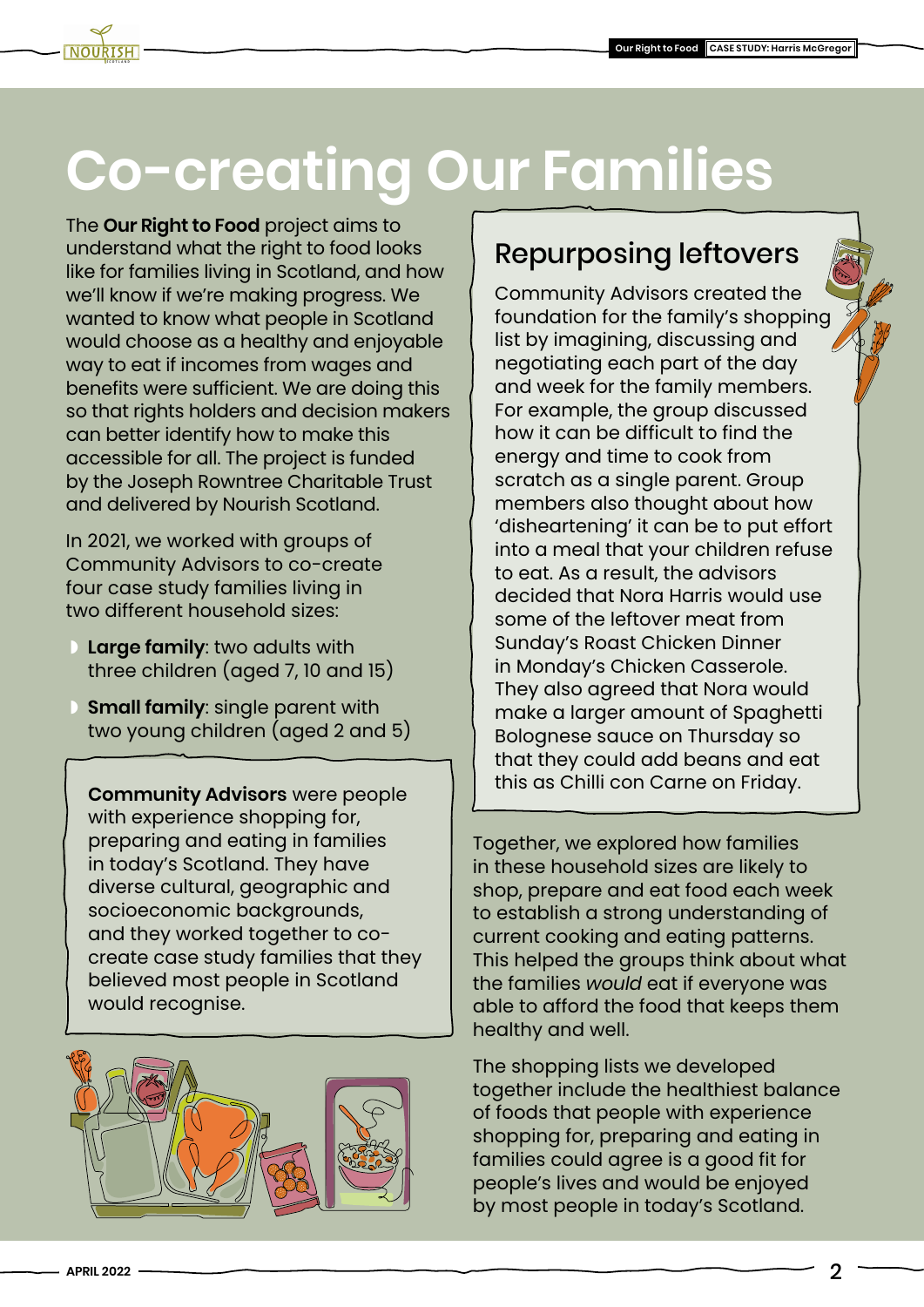### **Eating Patterns**

### **Breakfasts**

During the week, Nora rarely has time for anything other than a slice of toast and a cup of tea while she is busy getting the children ready to go to school in the morning. Sofia and Jack usually have a bowl of cereal or porridge, and some days they will eat a banana or handful of strawberries along with their breakfast. On days when she isn't working, Nora can sometimes find time for eggs, toast and a piece of fruit after she and Jack return from dropping Sofia off at school.





On days when Nora and Jack are at home together, **Jack** generally has a small ham and cucumber sandwich and snacks throughout the day rather sitting down to eat at a specific mealtime. Nora likes to fit in as much housework as she can around the school run, so she is likely to eat a sandwich and cereal bar or piece of fruit when she has time.

**Nora** packs a lunch twice a week, and on the third day that she is at work, she gets a meal deal from the supermarket. Jack's nursery provides meals, which helps with Nora's planning for the week.

### Weekday lunches

**Sofia** is in early primary school and could eat a school meal every day. However, Nora needs to buy enough food to send a packed lunch twice each week because Sofia doesn't always like what is on offer. Her packed lunches usually include a small ham, cucumber and mayo sandwich, with some snacks like a cheese string, small box of raisins or piece of fruit like an apple or banana.

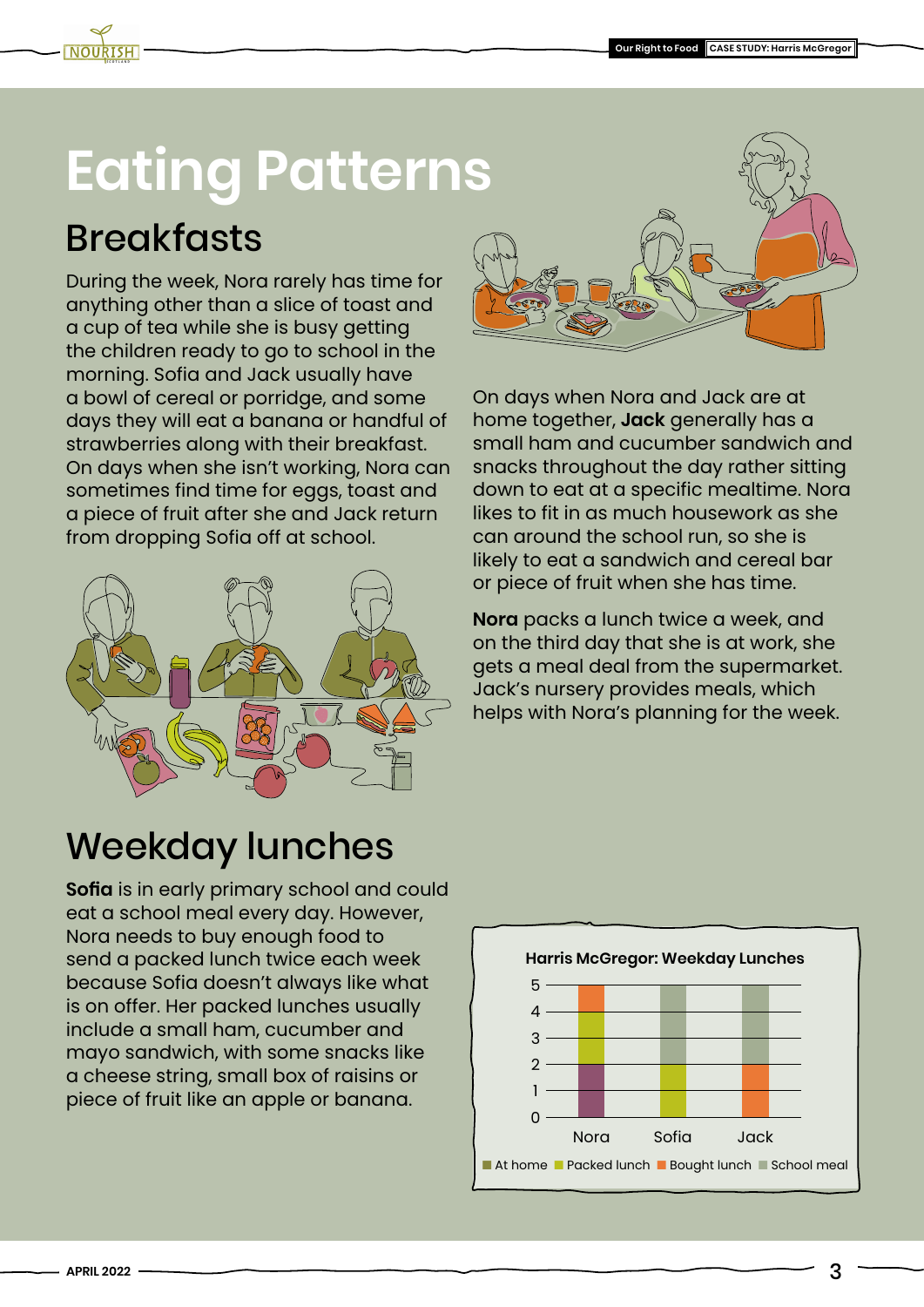# **Cooking Patterns**

*"I mean kiddie food is not adult-friendly. And if you've had a long day and you need a bit of a treat for yourselves, you're not going to eat fish fingers with your kids five days a week, are you? But, of course, sometimes you do because you can't be bothered or whatever. Quite often, I'll just have cereal for dinner at the end of the day because I can't be bothered anymore. And you do get a bit forgotten about. But it's nice, I would say, at least a couple of days a week, to have an adult meal, whether they're sharing that or not."* (Group 2)

### Dinner preparation

The McGregor children usually eat the same evening meal at the same time, and Nora tries to keep these dinners simple so that Sofia and Jack both have something they like. Sometimes Nora doesn't want to eat a 'kiddie food' again, so she will have something light (toast or cereal) with them and either order a takeaway for herself or make something after they go to bed. One meal she likes to eat on nights like this is Salmon with Rice and Vegetables.



| <b>Scratch</b>     | Chicken casserole (Monday)<br>Spaghetti Bolognese (Thursday)<br>Chilli con Carne (Friday)                                                     |
|--------------------|-----------------------------------------------------------------------------------------------------------------------------------------------|
| <b>Assisted</b>    | <b>None</b>                                                                                                                                   |
| <b>Assembled</b>   | Salmon and rice and mixed veg (Nora, Wednesday)<br>Fish fingers, chips and baked beans (Sofia and Jack) and bowl of cereal<br>(Nora, Tuesday) |
| <b>Convenience</b> | Supermarket pizzas (Saturday)<br>Macaroni and cheese (Sofia and Jack, Wednesday)                                                              |
| <b>Takeaway</b>    | Curry (Nora, 1x per month)                                                                                                                    |
| <b>Eating out</b>  | Pizza Hut / Brewer's Fayre / McDonald's (2x per month)                                                                                        |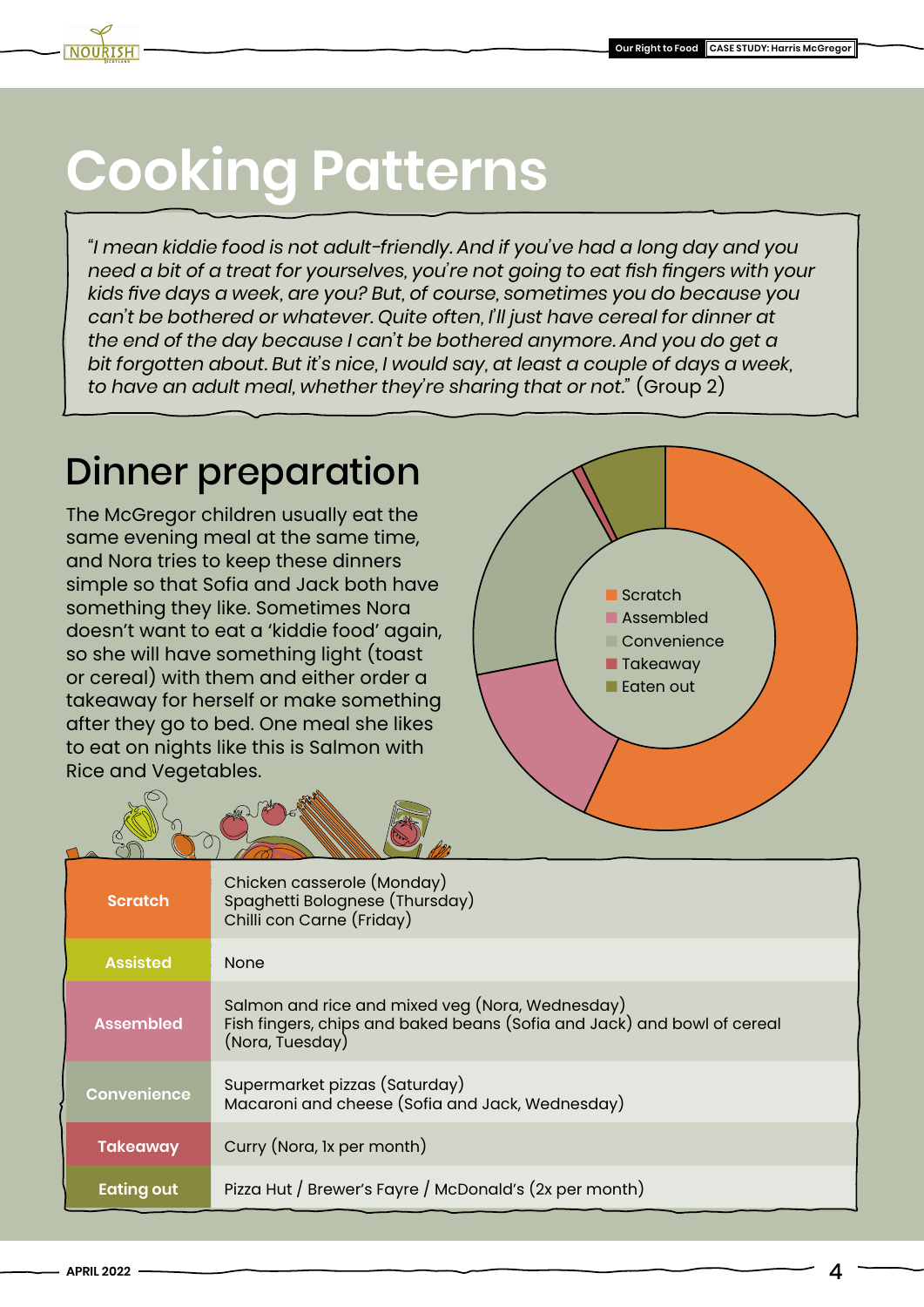### What is included?

Each item on the family's shopping list comes from the discussions we had with groups of Community Advisors over a series of monthly meetings in 2021. Choices about what kind of foods, brands and amounts were all negotiated by the group members, with input from public health nutritionists and the project team. They are an example of a **relatable, recognisable shopping list** for a similar sized household in Scotland today.

### What are they for?

These shopping lists are not a tool for individuals. They are a tool to help decision-makers understand what people value, and what is needed to help improve the affordability of culturally valued food that meets our needs. Local and national governments can use this information to see how their actions are influencing people's ability to afford the food that keeps them healthy and well.

#### CLOSER LOOK: Fruit and Vegetables\*

| <b>Description</b>                          | How many?      | How often do they buy this? |
|---------------------------------------------|----------------|-----------------------------|
| Bananas (5-6 per bunch)                     | $\overline{2}$ | Weekly                      |
| Cucumber                                    | 1              | Weekly                      |
| Salad leaves (90g)                          | $\mathbf{I}$   | Weekly                      |
| Mushrooms (200g pack)                       | 1              | Weekly                      |
| Apple & Grape Pot (100g)                    | $\overline{4}$ | Weekly                      |
| Tomato based Pasta Sauce (500g jar)         | 1              | Weekly                      |
| Garden Peas (375g, frozen)                  | 1              | Monthly                     |
| Apples (5 pack)                             | $\overline{2}$ | 3-4 times per month         |
| Raisins (12 pack)                           | 1              | 2-3 times per month         |
| Easy peelers, satsumas or clementines (bag) | $\overline{2}$ | 2-3 times per month         |
| Carrots (lkg)                               | 1              | 2 times per month           |
| Mixed Vegetables (Ikg, frozen)              | 1              | 2 times per month           |
| Strawberries (227g)                         | 1              | 2 times per month           |
| Salad Tomatoes (6 pack)                     | 1              | 2 times per month           |
| Onions (lkg)                                | I              | 1-2 times per month         |

 $*$ Beans or pulses, like baked beans and lentils, can also count towards one of your 5-a-day.